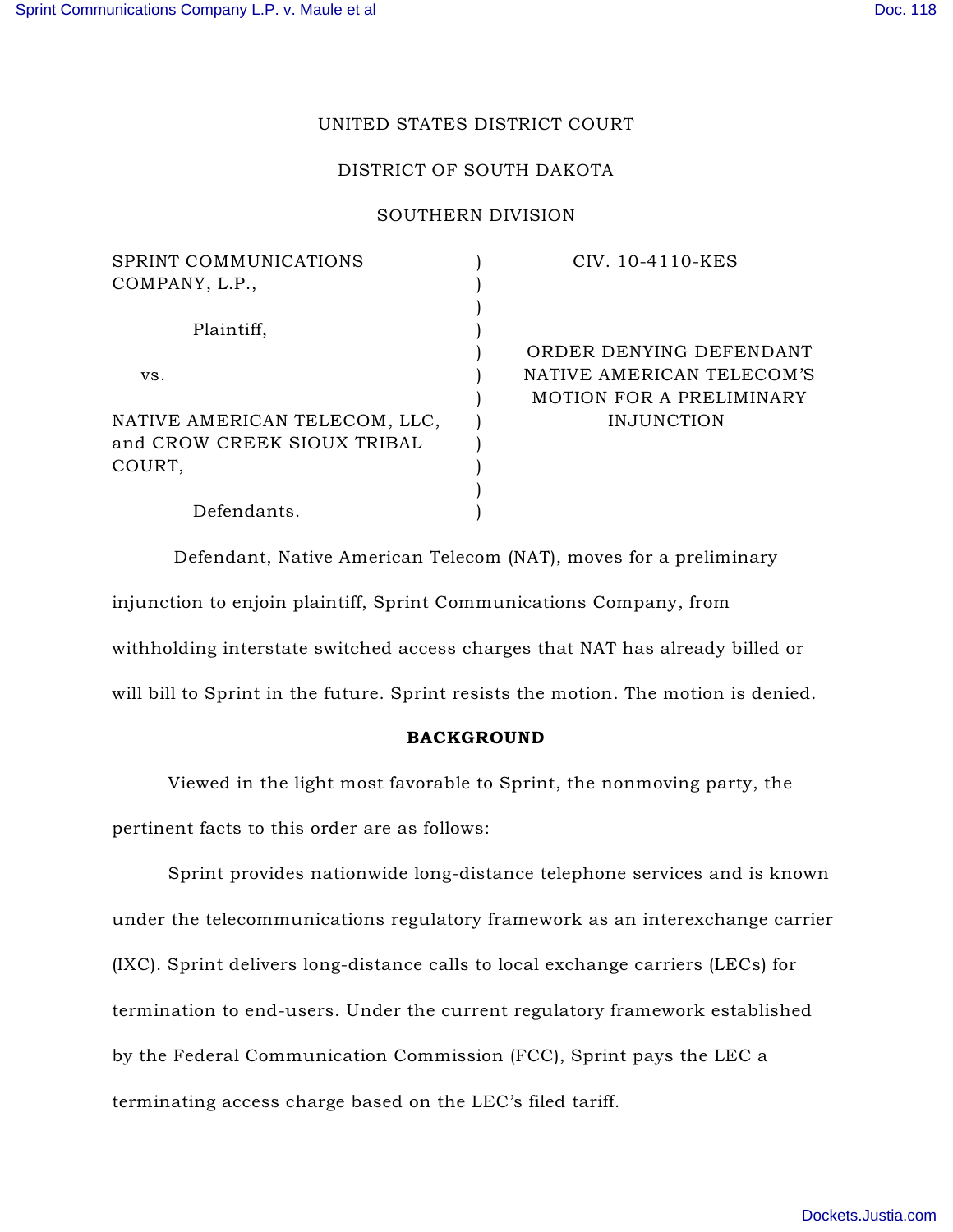In 1997, the Crow Creek Sioux Tribe established the Crow Creek Sioux Tribal Utility Authority (Tribal Utility Authority). In October of 2008, the Tribal Utility Authority authorized NAT, a tribally owned limited liability company organized under the laws of South Dakota, to provide telecommunications service on the Crow Creek Reservation subject to the tribe's laws. Pursuant to the 2008 approval order, NAT filed two access tariffs for telephone traffic on the reservation, one with the FCC for interstate traffic and one with the Tribal Utility Authority for intrastate traffic within the reservation. In September of 2009, NAT launched its system on the Crow Creek Reservation.

NAT is an LEC that also operates a free conference calling system with a conference call bridge located on the reservation. The party using NAT's services does not pay NAT for the conference call but rather is assessed normal charges by the party's telecommunications provider. NAT then bills the telecommunications provider an access fee as defined in its tariffs. NAT's conference calling system is at issue here.

After paying two of NAT's bills for charges connected to conference calls, Sprint ceased paying NAT's terminating access tariffs because Sprint believed that NAT was involved in a traffic-pumping scheme, otherwise known as access stimulation or regulatory arbitrage, to generate traffic from conference calls.

In March of 2010, NAT filed a complaint against Sprint with the Tribal Utility Authority seeking enforcement of its access tariffs. On March 29, 2010,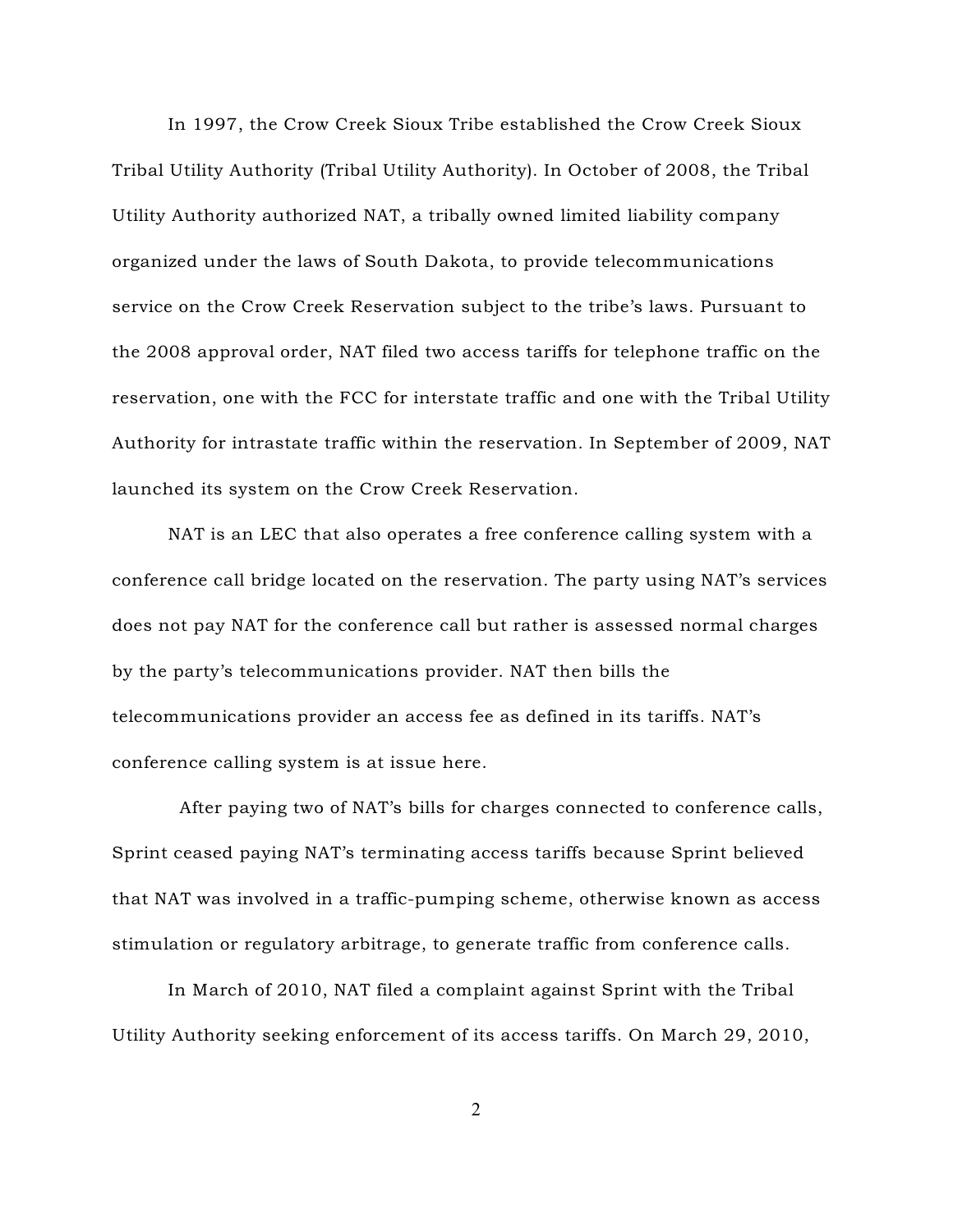the Tribal Utility Authority entered an ex parte order finding that Sprint's refusal to pay NAT's tariffs violated the "filed rate doctrine." In response, Sprint filed a complaint with the South Dakota Public Utilities Commission (SDPUC) to enjoin NAT's collection efforts with respect to interstate traffic. On July 12, 2010, NAT filed a complaint in the CCSTC to collect the unpaid access service tariffs. Sprint sought relief in this court to enjoin the CCSTC from deciding the collection action. The court granted Sprint's motion for a preliminary injunction enjoining the CCSTC.

NAT then filed a second interstate tariff with the FCC. Several IXCs, including Sprint, petitioned the FCC to reject or, in the alternative, suspend NAT's tariff pending an administrative investigation. The FCC declined to rule that the second tariff was so patently unlawful that it should be rejected, and the tariff became effective on November 30, 2010. Docket 67-6 at 1.

NAT moved for a preliminary injunction on its November 2010 tariff to require Sprint to pay NAT's bills during the pendency of this action. Sprint responded that NAT has not alleged a cause of action against Sprint and, thus, cannot seek a preliminary injunction. NAT moved to amend its counterclaim to assert claims of a breach of contract and collection action pursuant to its federal tariff, a breach of implied contract resulting from a violation of its federal tariff, and quantum meruit and unjust enrichment. NAT also seeks declaratory relief.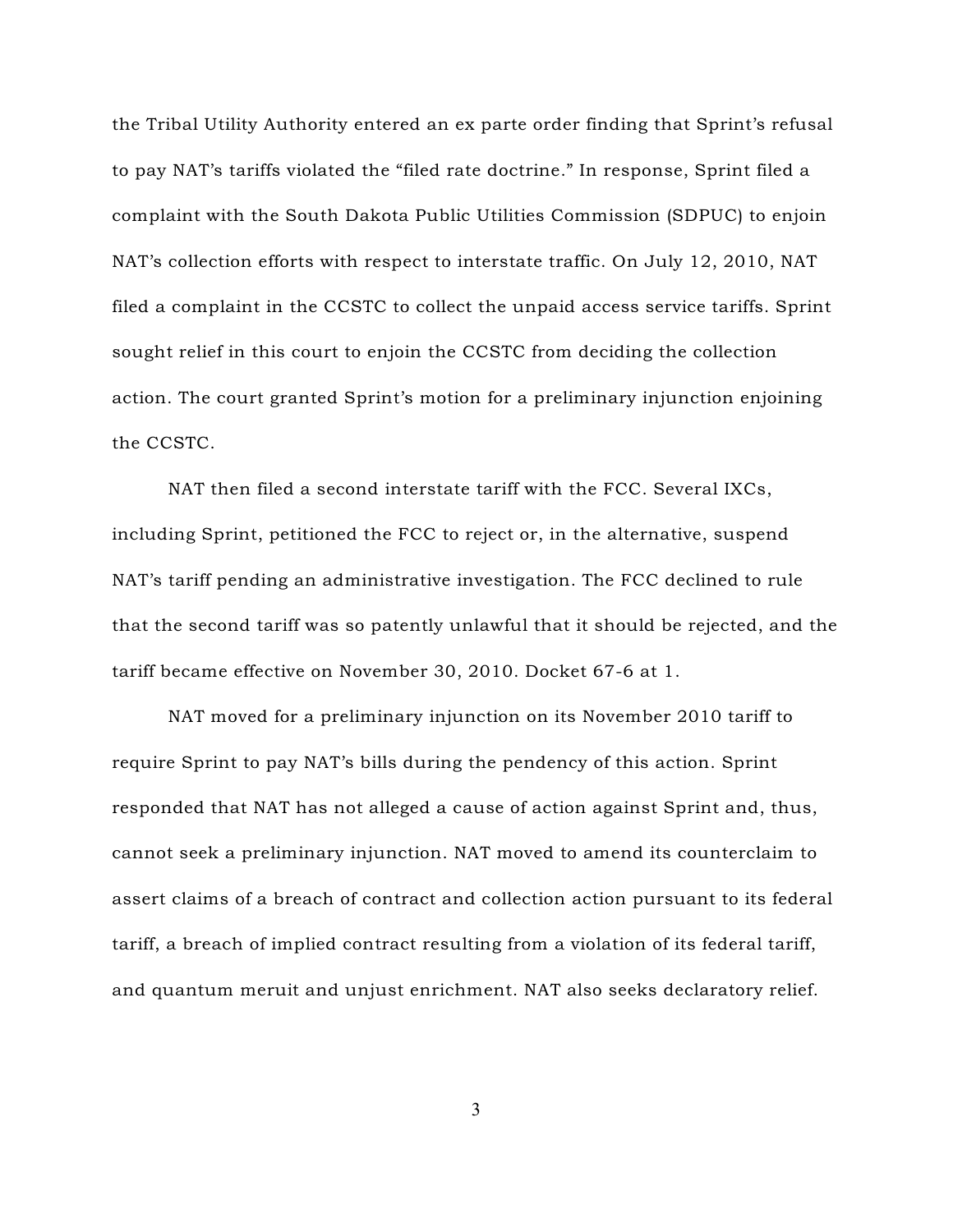Docket 86-1. The court granted NAT's motion to amend its counterclaim during the March 3, 2011, hearing.

Sprint has stated that it will seek leave from the FCC to amend its complaint to add provisions challenging the unlawfulness of NAT's November 2010 tariff. After resolving various discovery disputes and reviewing two additional exhibits consisting of Thomas Reiman's deposition $^{\rm l}$  and NAT's CABs Summary, $^2$  the preliminary injunction motion is ripe for review.

#### DISCUSSION

Federal Rule of Civil Procedure 65(a) authorizes a court to issue a

preliminary injunction. "A preliminary injunction is an extraordinary remedy,

 $^{\rm 2}$  NAT refused to answer Sprint's interrogatory number 7, which asked NAT to "[i]dentify all interexchange carriers whom NAT has invoiced under any of its tariffs, including the name of the interexchange carrier, the amounts invoiced, and the payments received, if any." Docket 92 at 2. Sprint moved to compel NAT's response to interrogatory number 7. NAT, citing Rule 26(c)(1)(G)'s protections for confidential financial information, refused to answer and the court reviewed the documents in camera. NAT produced one document entitled "NAT-Crow Creek Inception thru Current CABs A/R and Payment Summary" (CABs Summary). Docket 106 at 11. After reviewing the document, the court ordered NAT to produce the document to Sprint but issued a protective order. Docket 117. Specifics of the CABs Summary are generically discussed in this order to ensure that NAT's confidential financial information remains as confidential as possible.

 $1$  Before the court held a hearing on NAT's preliminary injunction motion, NAT and Sprint engaged in limited discovery pertaining to the preliminary injunction motion and hearing. Sprint sought to depose Thomas Reiman, one of NAT's co-founders. NAT objected to the deposition and moved for a protective order. The parties finished briefing the matter after the March 3, 2011, hearing. The court then ordered the parties to depose Reiman and submit the transcript to the court. Docket 106 at 11.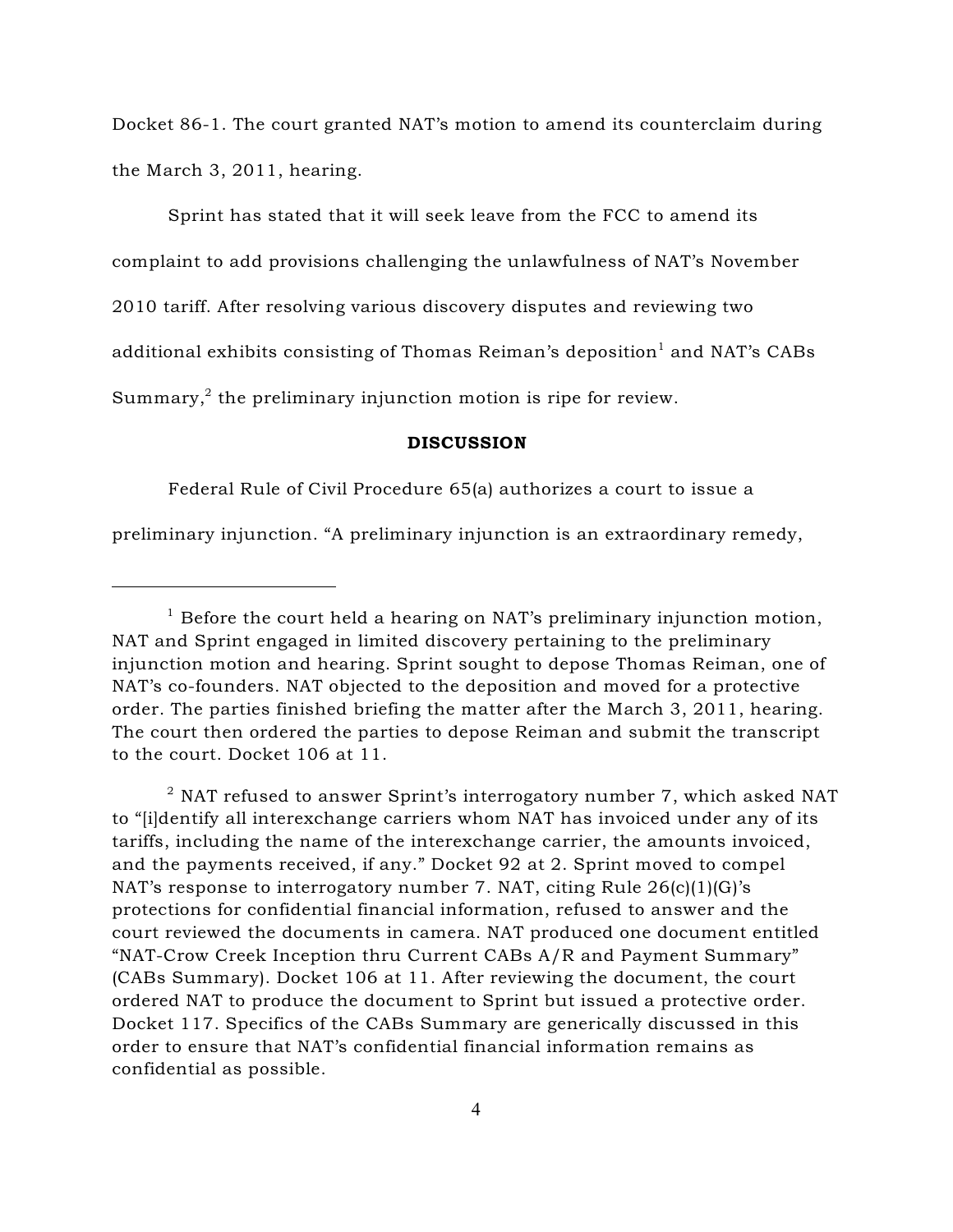and the burden of establishing the propriety of an injunction is on the movant." *Watkins Inc. v. Lewis*, 346 F.3d 841, 845 (8th Cir. 2003) (citing *Calvin Klein Cosmetics Corp. v. Lenox Labs., Inc.*, 815 F.2d 500, 503 (8th Cir. 1987); *Goff v. Harper*, 60 F.3d 518, 520 (8th Cir. 1995)).

The moving party must make a familiar four-part showing before the court issues a preliminary injunction: (1) the threat of irreparable harm by the movant; (2) the balance between this harm and the injury that granting the injunction will inflict on the other parties; (3) the probability that the movant will succeed on the merits; and (4) the public interest. *Dataphase Sys., Inc. v. C L Sys., Inc.*, 640 F.2d 109, 114 (8th Cir. 1981). A district court has wide latitude to issue a preliminary injunction, and the appellate court only reviews a preliminary injunction order for abuse of discretion. *Chicago Stadium Corp. v. Scallen*, 530 F.2d 204, 206 (8th Cir. 1976).

### I. Probability of Success on the Merits

The two most critical *Dataphase* factors are the probability that the movant will succeed on the merits and whether the movant will suffer irreparable harm if the preliminary injunction is not granted. *Scallen*, 530 F.2d at 206. Probability of the success on the merits is a critical factor in determining whether a court should issue a preliminary injunction. *Lankford v. Sherman*, 451 F.3d 496, 507 (8th Cir. 2006).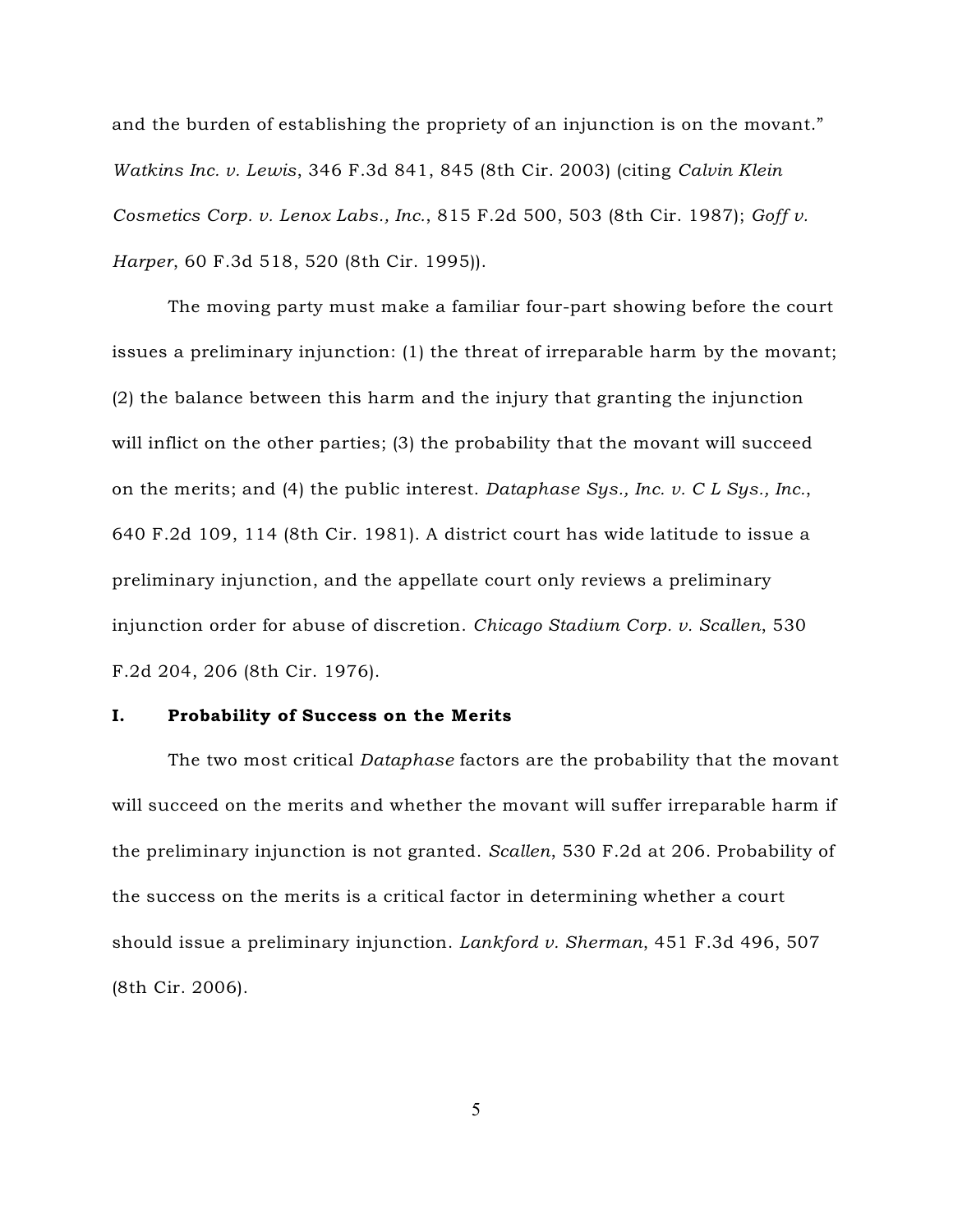Sprint has represented that it will amend its complaint with the FCC to continue challenging the validity of NAT's November 2010 tariff. Docket 72 at 2 ("Sprint will seek leave to amend its [FCC] complaint to add provisions to its complaint challenging the unlawfulness of Tariff No. 2 . . . ."). The FCC has expertise in the federal communications realm and when a tariff's terms are disputed, the FCC should first interpret that tariff. *See, e.g.*, *Access Telecomm. v. Sw. Bell Tel. Co.*, 137 F.3d 605, 609 (8th Cir. 1998) (" '[W]here words in a tariff are used in a peculiar or technical sense, and where extrinsic evidence is necessary to determine their meaning or proper application,' as is the case here, the issue should first go to the appropriate administrative agency." (alteration in original) (quoting *United States v. W. Pac. R.R. Co.*, 352 U.S. 59, 66 (1956))). NAT and Sprint dispute the terms of NAT's November 2010 tariff and, given the highly technical nature of telecommunications tariffs, the FCC should first determine the validity of NAT's tariff in a final ruling.

Moreover, on February 9, 2011, the FCC released a Notice of Proposed Rulemaking and Further Notice of Proposed Rulemaking (NPRM). Docket 82-2, Fed. Commc'n Comm'n, *Notice of Proposed Rulemaking & Further Notice of Proposed Rulemaking*, Feb. 9, 2011, *available at* http://www.fcc.gov/ Daily\_Releases/Daily\_Business/2011/db0209/FCC-11-13A1.pdf. In the NPRM, the FCC stated that it recognizes the need to address traffic pumping, change the current intercarrier compensation system to reduce current incentives to engage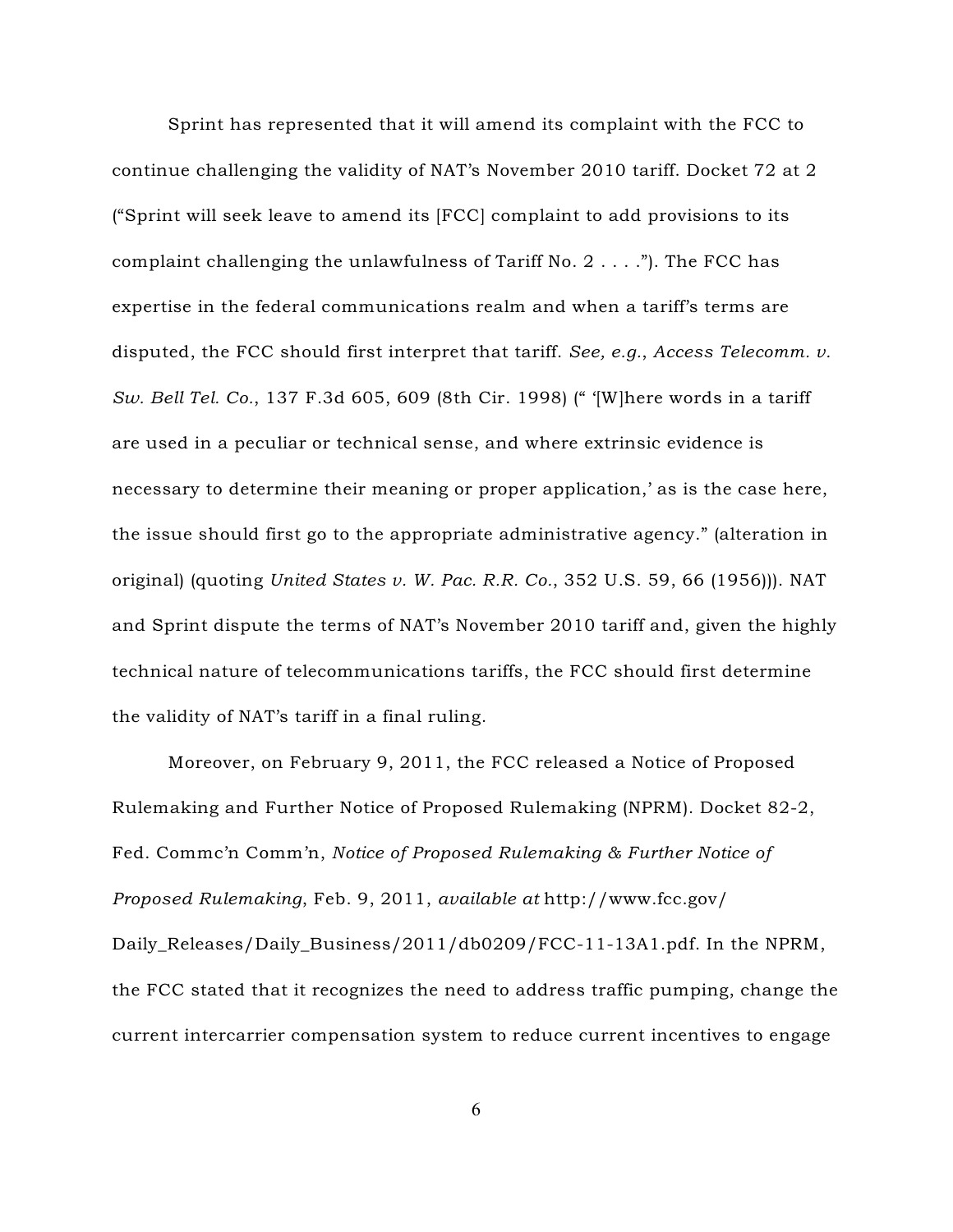in regulatory arbitrage for profit, and reevaluate how companies should file tariffs on voice over internet protocol (VoIP) technology. NPRM, Docket 82-2 at 7, 38, 448-49, 494-508, 524-542. VoIP technology is one of the types of technology that NAT currently employs.

If the court ruled on the merits now, any ruling could conflict with the FCC action between Sprint and NAT and/or be contrary to the FCC's ultimate rules on tariffs for VoIP technology and free conferencing calling services. This court has stayed other telecommunications cases concerning tariffs for conference calling systems upon referral to the FCC and not decided the cases' merits. *See, e.g.*, *Splitrock Props., Inc. v. Quest Commc'ns Corp.*, No. 08-4172-KES, 2010 WL 2867126, at \*13 (D.S.D. July 20, 2010) (staying a telecommunications case involving a conferencing call system and referring several issues to the FCC); *Sancom Inc. v. Sprint Commc'ns Co.*, No. 07-4107-KES, 2010 WL 936718 (D.S.D. Mar. 15, 2010) (same); *Sancom, Inc. v. Quest Commc'ns Corp.*, No. 08-4172-KES, 2010 WL 960005 (D.S.D. Mar. 12, 2010) (same); *Northern Valley Commc'ns, LLC v. Sprint Commc'ns Co.*, No. 08-1003-KES, 2010 WL 936723 (D.S.D. Mar. 15, 2010) (same); *Sancom, Inc. v. AT&T Corp.*, 696 F. Supp. 2d 1030 (D.S.D. Mar. 11, 2010) (same). There is no reason for the court to deviate from this past practice and determine the merits in this action while the above actions are awaiting determination from the FCC. Moreover, as stated below, because NAT is unable to show irreparable harm, any discussion on the merits is unnecessary.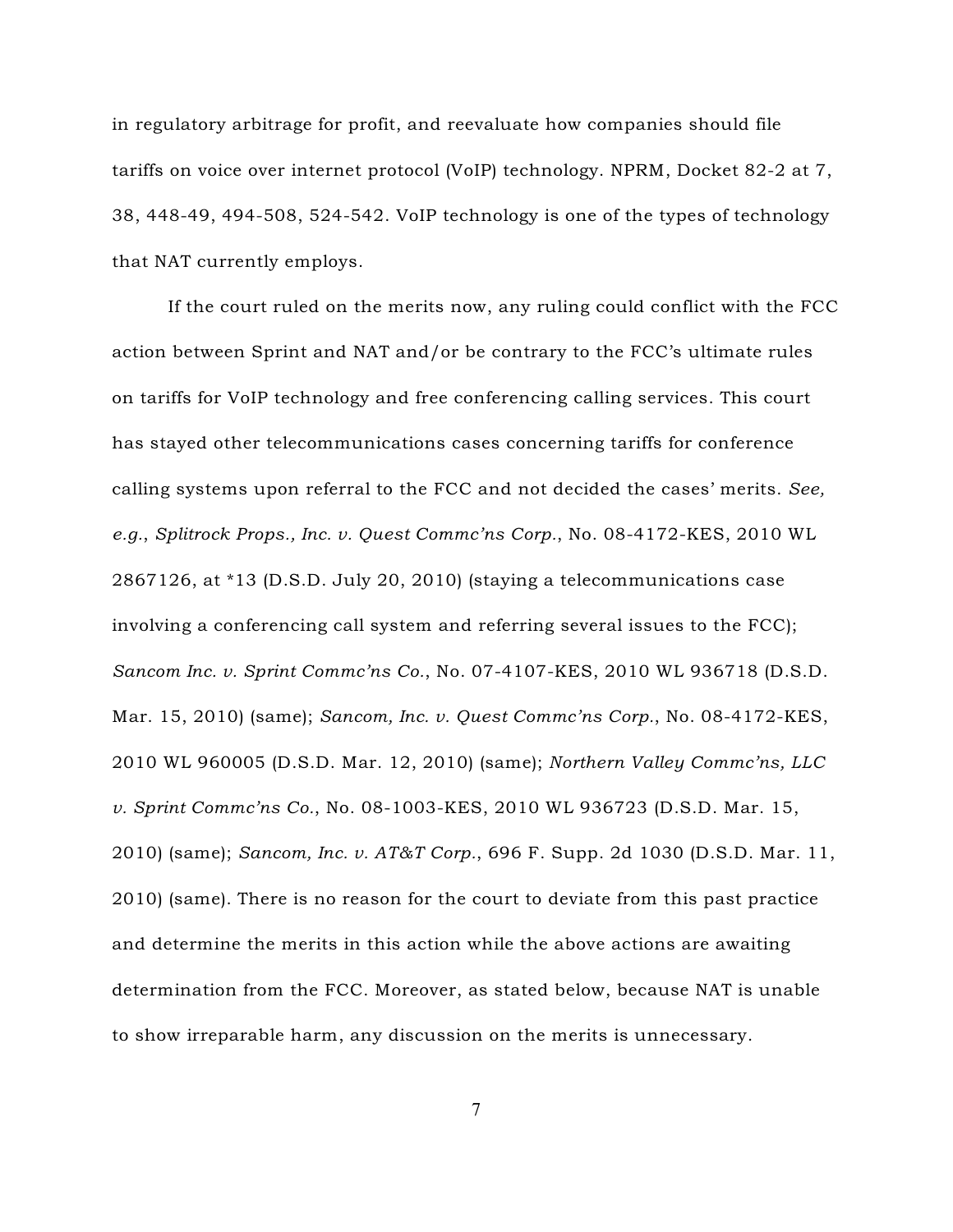#### II. Irreparable Harm

Of the two most critical *Dataphase* factors, courts more heavily weigh the threat of irreparable harm factor: "[T]he movant's failure to sustain its burden of proving irreparable harm ends the inquiry 'and the denial of the injunctive request is warranted.' " *Glenwood Bridge, Inc. v. City of Minneapolis*, 940 F.2d 367, 371 (8th Cir. 1991) (quoting *Gelco Corp. v. Coniston Partners*, 811 F.2d 414, 420 (8th Cir. 1987)). The key word in the irreparable harm factor is irreparable: "The possibility that adequate compensatory or other corrective relief will be available at a later date, in the ordinary course of litigation, weighs heavily against a claim of irreparable harm." *Sampson v. Murray*, 415 U.S. 61, 88 (1974) (internal quotation omitted). "Failure to show irreparable harm is an independently sufficient ground upon which to deny a preliminary injunction." *Watkins*, 346 F.3d at 844 (citing *Adam-Mellang v. Apartment Search, Inc.*, 96 F.3d 297, 299 (8th Cir. 1996); *Gelco*, 811 F.2d at 420); *see also Sampson*, 415 U.S. at 88 ("This court has stated that '[t]he basis of injunctive relief in the federal courts has always been irreparable harm and inadequacy of legal remedies.' " (alteration in original) (quoting *Beacon Theatres, Inc. v. Westover*, 359 U.S. 500, 506-07  $(1959)$ ).

NAT need only show the possibility of harm and not actual harm. *See, e.g.*, *United States v. W.T. Grant Co.*, 345 U.S. 629, 633 (1953) ("The purpose of an injunction is to prevent future violations . . . and, of course, it can be utilized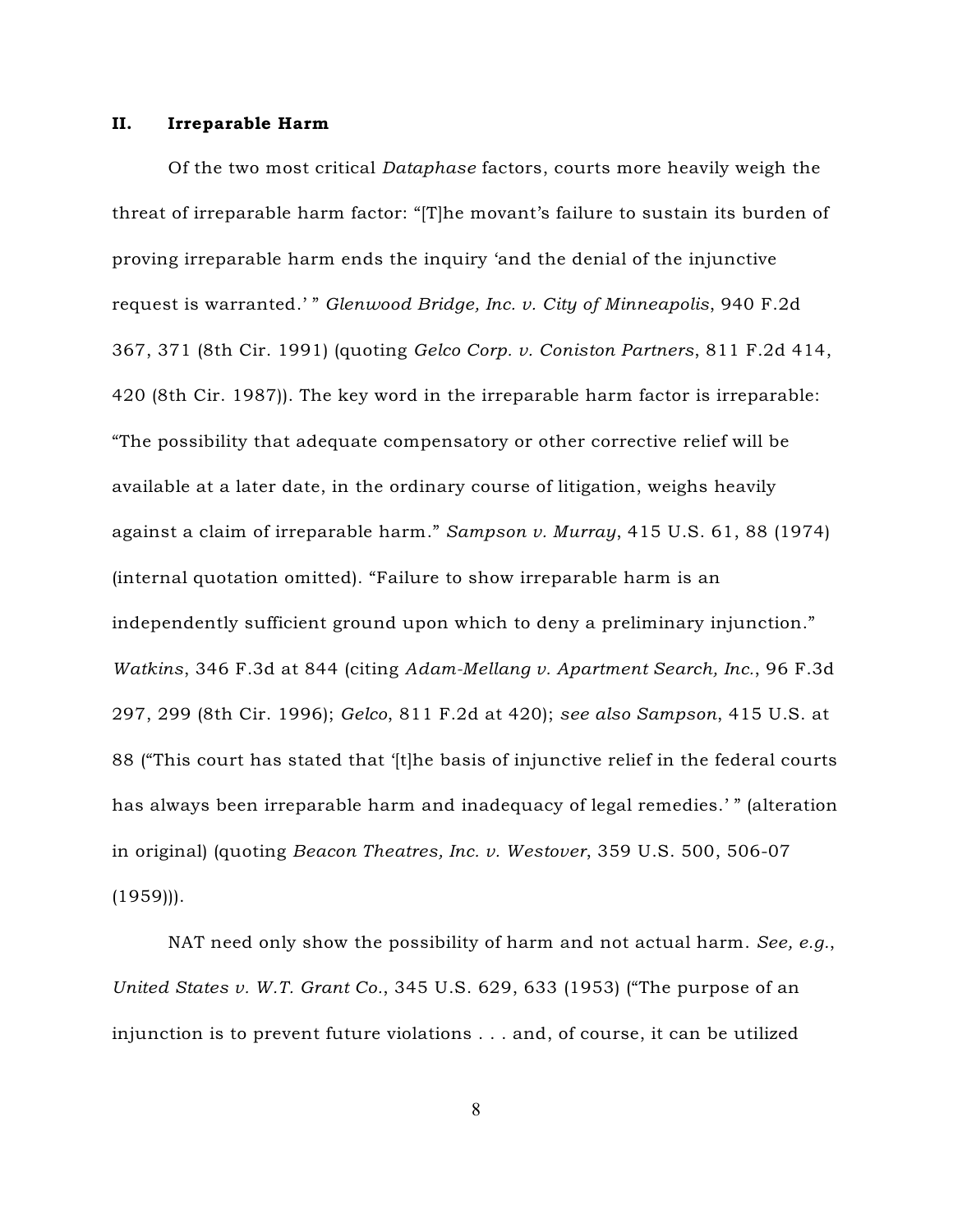even without a showing of past wrongs." (citing *Swift & Co. v. United States*, 276 U.S. 311, 326 (1928))). But NAT must "demonstrate that irreparable injury is *likely* in the absence of an injunction." *Winter v. Natural Res. Def. Council, Inc.*, 555 U.S. 7, 129 S. Ct. 365, 375 (2008) (emphasis in original) (citing *Los Angeles v. Lyons*, 461 U.S. 95, 103 (1983); *Granny Goose Foods, Inc. v. Teamsters*, 415 U.S. 423, 441 (1974); *O'Shea v. Littleton*, 414 U.S. 488, 502 (1974)).

Courts typically grant preliminary injunctions when the movant proves irreparable harm and the remedy is to maintain the status quo until the case's merits are resolved. *See, e.g.*, *Owens v. Severin*, 293 Fed. Appx. 425, 425 (8th Cir. 2008) (reasoning that the "purpose of [a] preliminary injunction is to preserve the status quo until the court rules on [the] merits." (citing *Devose v. Herrington*, 42 F.3d 470, 471 (8th Cir. 1994))); *Nat'l Basketball Ass'n v. Minn. Prof'l Basketball, Ltd.*, 56 F.3d 866, 871-72 (8th Cir. 1995) ("A preliminary injunction confers important rights and finally adjudicates the issue of preserving the status quo until the district court reaches the case's merits.").

Sprint argues that even if NAT could show damages, the court cannot grant a preliminary injunction because the injunction would be outside the court's equitable remedies. An injunction is an equitable remedy, *General Motors Corp. v. Harry Brown's LLC*, 563 F.3d 312, 316 (8th Cir. 2009), but NAT seeks a legal remedy of monetary damages.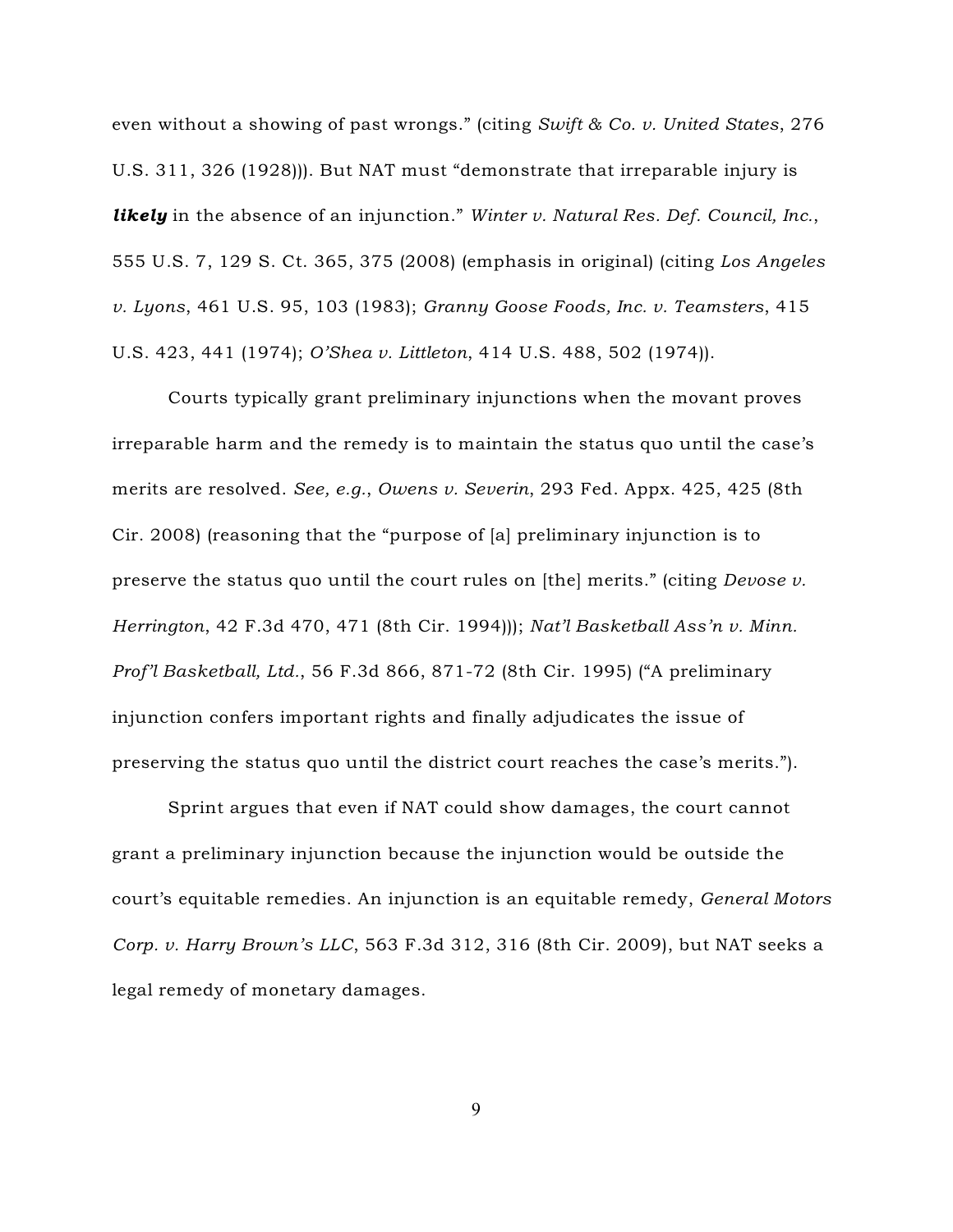The Supreme Court has held that a court cannot use its equitable powers to grant a preliminary injunction when the injunction only seeks a legal remedy. *Grupo Mexicano de Desarrollo, S.A. v. Alliance Bond Fund, Inc.*, 527 U.S. 308, 333 (1999). In interpreting *Grupo*, the Eighth Circuit has reasoned that a district court cannot use its equitable power of an injunction when the underlying case is legal in nature. *Kennedy Bldg. Assocs. v. CBS Corp.*, 476 F.3d 530, 535 (8th Cir. 2007) (reasoning further that a state statute could create an equitable remedy for a legal cause of action). "The law is clear . . . that 'a dollar loss invokes the Court's legal powers, as opposed to its equitable powers.' " *Gen. Motors Corp. v. Harry Brown's, LLC*, 590 F. Supp. 2d 1134, 1138 (D. Minn. 2008), *aff'd Harry Brown's, LLC*, 563 F.3d 312 (8th Cir. 2009) (quoting *Halikas v. Univ. of Minn.*, 856 F. Supp. 1331, 1334 (D. Minn. 1994)); *see also Franklin v. Gwinnett Cnty. Public Sch.*, 503 U.S. 60, 75-76 (1992) ("[I]t is axiomatic that a court should determine the adequacy of a remedy in law before resorting to equitable relief.").

Here, the status quo is that Sprint has disputed NAT's charges since February of 2010. Docket 72 at 36. In its preliminary injunction motion, NAT seeks a monetary damage award from Sprint, which is a legal remedy. Thus, it appears that NAT's request falls outside the court's equitable powers and the court is unable to order NAT's requested remedy.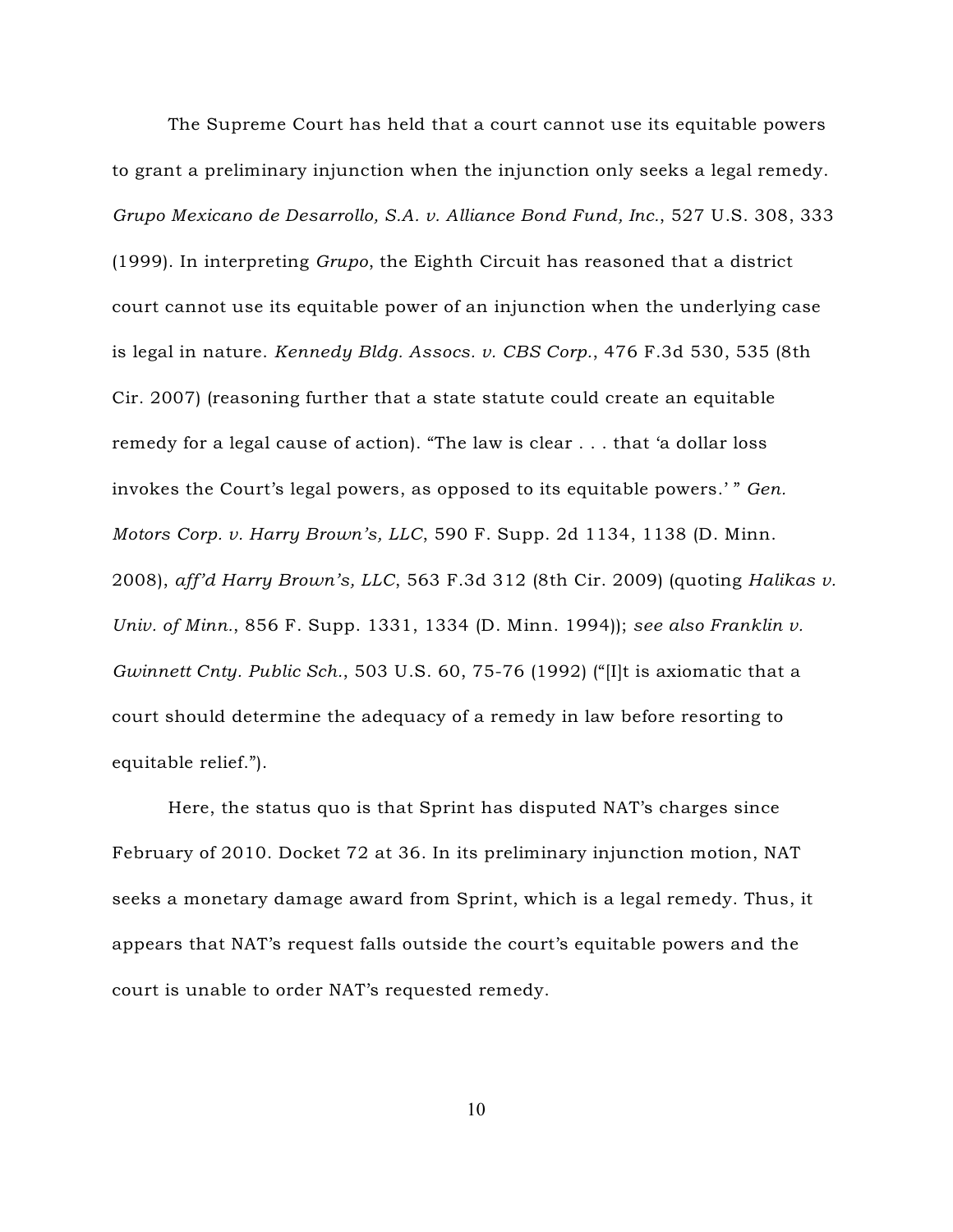NAT heavily relies on *NewLife Homecare Inc. v. Express Scripts, Inc.*, No. 3:07CV761, 2007 WL 1314861 (M.D. Pa. May 4, 2007), in arguing that the court can grant a preliminary injunction for monetary damages. Notwithstanding that *Newlife* is only persuasive authority and does not address *Grupo*, the facts are also distinguishable. NewLife had a contract with an insurance company to provide prescriptions. *Id.* at \*1. Express Scripts Inc. (ESI) had a contract with the insurance company to pay NewLife's bills. *Id.* NewLife submitted claims on behalf of various members of the insurance company to ESI; ESI approved the claims, but never paid NewLife. *Id.* ESI owed NewLife approximately \$1.6 million. *Id.* Because ESI withheld payment, NewLife was in arrears to its pharmaceutical suppliers, could not obtain credit, and was unable to secure products to meet its clients' urgent health needs. *Id.* at \*2.

The *NewLife* court reasoned "that the law requires convincing proof that a business will in fact cease to exist or be forced into bankruptcy for such an eventuality to be considered irreparable harm." *Id.* at \*7. The court found that NewLife met this strict evidentiary burden because it submitted not only an affidavit from the company's treasurer and accounts manager stating that NewLife's suppliers refused to process new orders and some suppliers would begin collection attempts, but also a cash flow projection stating the specific date of when NewLife would be cash flow negative. *Id.* at \*5. Finding that NewLife had "presented concrete evidence that it will in fact be forced out of business and/or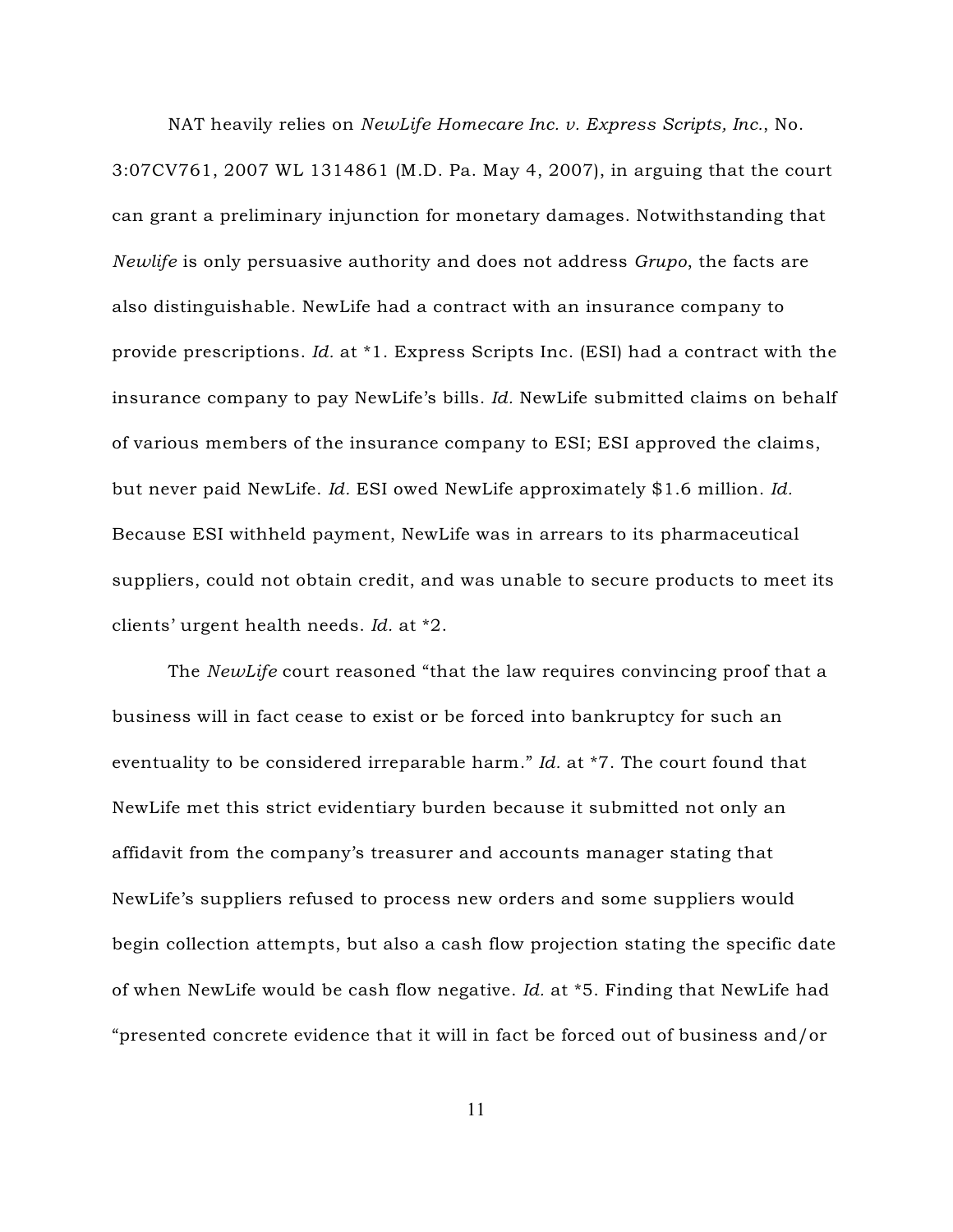into bankruptcy due to the defendant's failure to release the payments," and that some threat existed that patients would be unable to obtain life-saving medications, the court granted the preliminary injunction. *Id.* at \*6.

The facts of this case are distinguishable from those in *NewLife*. While ESI never disputed the terms of its contract with NewLife and the insurance company, Sprint argues that NAT's tariff is invalid, vague, and unenforceable. The *NewLife* court used its equitable power to enforce an undisputed, existing contract. This court, if it grants the preliminary injunction, would enforce NAT's tariff, the validity of which is directly disputed by Sprint. Because there is no factual similarity to *NewLife* and the case does not address *Grupo*, NAT's reliance on *NewLife* is unpersuasive.

The other cases relied on by NAT are also factually distinguishable. In *Semmes Motors, Inc. v. Ford Motor Co.*, 429 F.2d 1197 (2d Cir. 1970), the appellate court affirmed, in part, a preliminary injunction to enjoin a manufacturer from contacting a dealer's customers and to prevent termination of the dealership by the manufacturer. *Id.* at 1207-08. Sprint and NAT do not have a relationship similar to a dealership relationship that the court could enforce. In *Dorean v. Salem Inn, Inc.*, 422 U.S. 922 (1975), the Supreme Court affirmed a preliminary injunction when a city ordinance prohibited topless dancing because the ordinance violated business owners' First and Fourteenth Amendment rights and, absent the injunction, the business owners would have suffered "a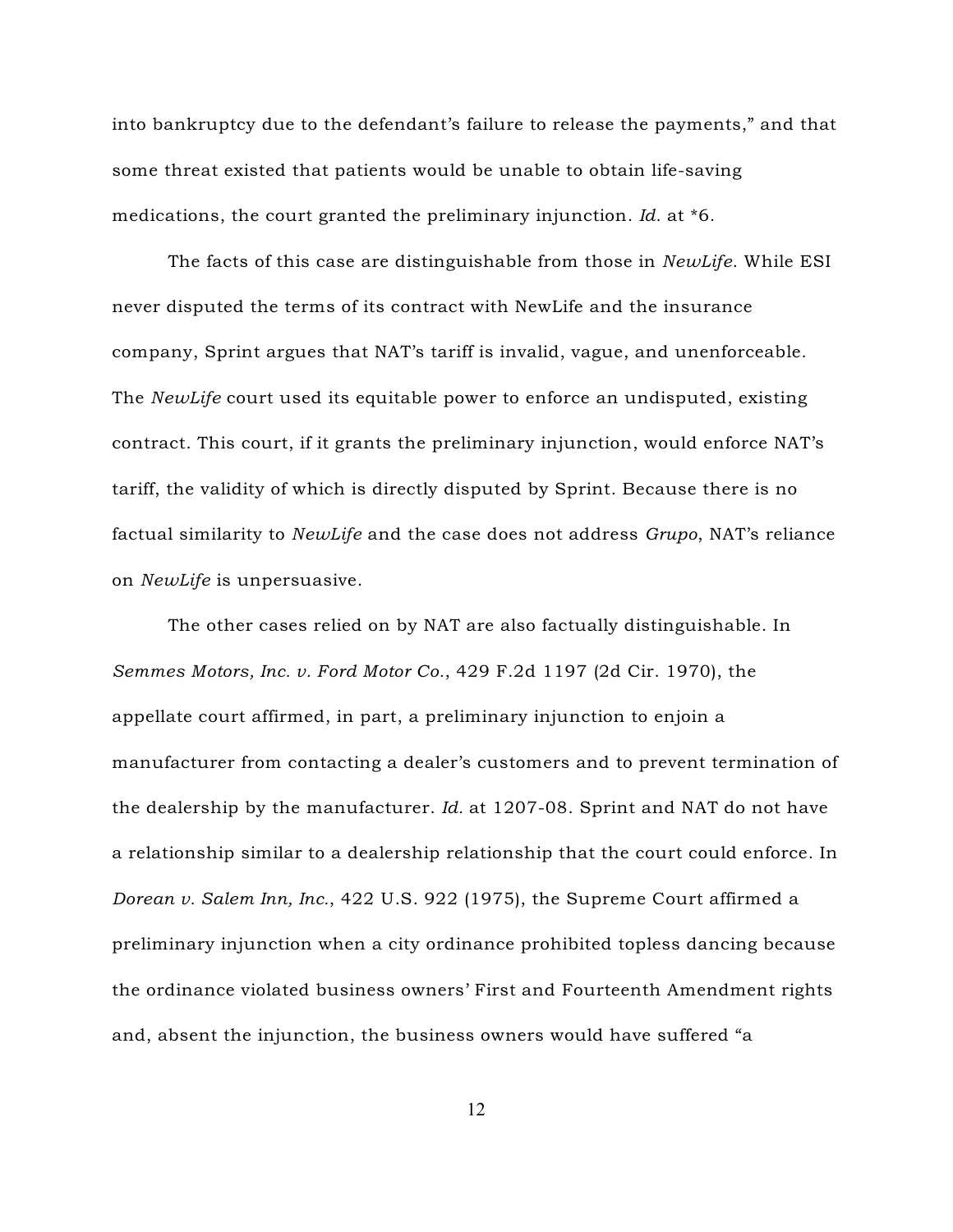substantial loss of business and perhaps even bankruptcy." *Id.* at 932. NAT does not allege a deprivation of a constitutional right and, instead, only seeks a legal remedy of monetary damages.

In *Northwestern Controls v. Outboard Marine Corp.*, 317 F. Supp. 698 (D. Del. 1970), the district court denied a preliminary injunction and reasoned that "where the loss, as in the case, may be ascertained in money damages, no irreparable injury is shown and refusal to grant a preliminary injunction is proper." *Id.* at 703 (citing *Graham v. Triangle Publ'ns, Inc.*, 344 F.2d 775 (3d Cir. 1965)). *Northwestern Controls* supports the conclusion in this case because NAT's injury is only monetary. Lastly, in *Columbia Broadcasting System, Inc. v. ASCAP*, 320 F. Supp. 389 (S.D.N.Y. 1970), the court issued a preliminary injunction to put the parties back to the status quo ante under the parties' previous contract. *Id.* at 393-94. While Sprint paid two of NAT's bills in December of 2009 and January of 2010, Sprint has stated that it made the payments in error and denies that it has a contract with NAT. NAT's arguments and citations to case law are unpersuasive and the court's equitable powers do not include the grant of a preliminary injunction to remedy a legal wrong.

Even if the court could issue the remedy that NAT seeks using its equitable powers, NAT has not sustained its burden to prove that it will suffer irreparable harm if the court does not issue the preliminary injunction. NAT's CABs Summary shows that as of April 10, 2011, the date NAT compiled the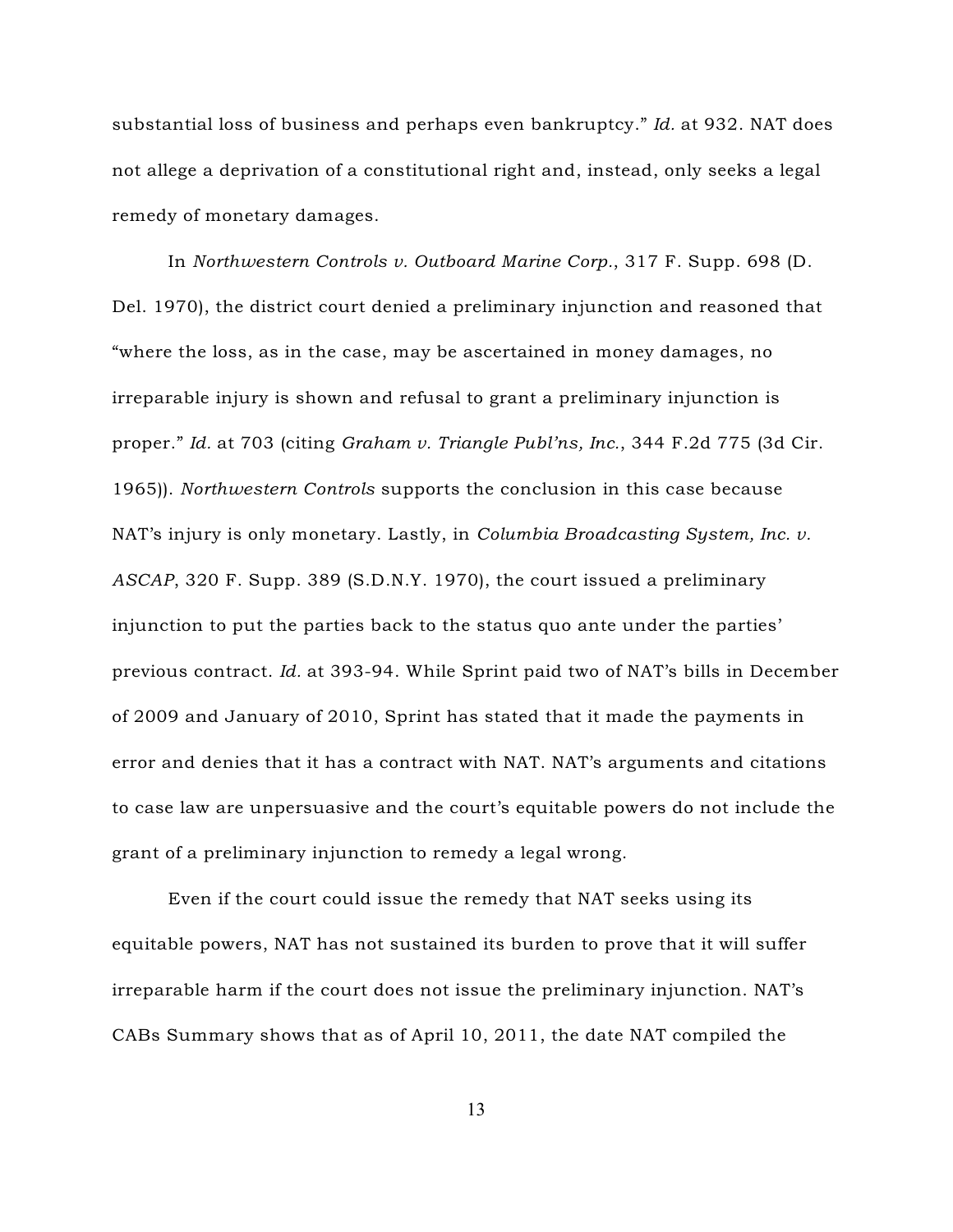CABs Summary, NAT has billed ten telecommunications companies approximately \$6.8 million and assessed approximately \$283,000 in finance charges. NAT has received about \$1.3 million in payments and, as of April 10, 2011, is owed approximately \$5.8 million. NAT has billed Sprint about \$782,000 and assessed about \$23,000 in finance charges. Sprint has paid about \$29,000 in two separate payments and currently owes NAT approximately \$775,000. Of the \$5.8 million that NAT is owed by ten telecommunications companies, Sprint is responsible for \$775,000, or approximately 13 percent, of all payments owed to NAT.

One IXC is currently indebted to NAT for approximately \$2 million and except for one payment in December of 2010, has not paid NAT's invoices since July of 2010. A second IXC is indebted to NAT for approximately \$1 million and has not paid NAT since August of 2010. A third IXC is indebted to NAT for approximately \$1.7 million and has not paid NAT since February of 2010.

NAT offers no reason as to why Sprint's failure to pay will cause NAT to file for bankruptcy when three other IXCs have not paid NAT in at least six months and, combined, owe NAT approximately \$4.7 million. NAT has neither identified a specific amount that will keep it afloat during the pendency of this action nor offered concrete proof that an injunction against Sprint would save NAT from the alleged bankruptcy.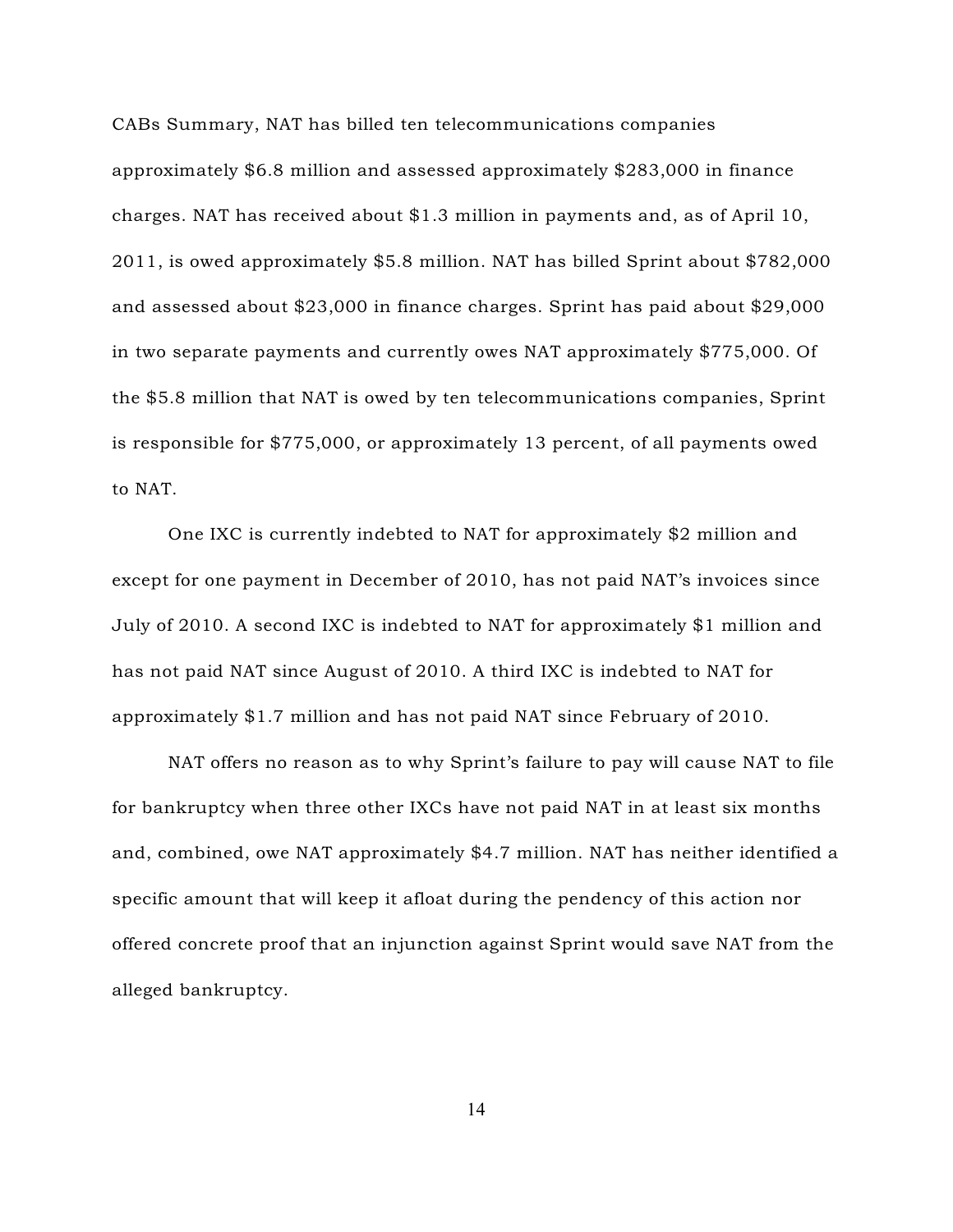Moreover, Sprint ceased paying NAT's bills in February of 2010, but NAT did not bring its preliminary injunction motion until January of 2011. A significant delay in time between the filing of a preliminary injunction motion and the alleged harm weighs against a finding that irreparable harm is imminent. *See, e.g.*, *Crow Creek Sioux Tribal Farms, Inc. v. U.S. I.R.S.*, 684 F. Supp. 2d 1152, 1158 (D.S.D. 2010) ("Also relevant, though not dispositive, to determining whether there would be irreparable harm is a party's delay in seeking injunctive relief from the Court."); *Utah Gospel Mission v. Salt Lake City Corp.*, 316 F. Supp. 2d 1202, 1221 (D. Utah 2004) ("Plaintiffs' delay in seeking an injunction undermines their argument that they will suffer irreparable harm if an injunction does not issue."); 11A Charles Alan Wright, Arthur R. Miller & Mary Kay Kane, *Federal Practice and Procedure*, § 2948.1 (1995) ("A long delay by plaintiff after learning of the threatened harm may be taken as an indication that the harm would not be serious enough to justify a preliminary injunction."). NAT waited more than six months after Sprint filed this action against NAT in August of 2010 before moving for a preliminary injunction against Sprint. NAT's delay further undermines its claim that it faces imminent bankruptcy.

NAT has not offered sufficient concrete evidence that it faces imminent bankruptcy if the court does not grant its preliminary injunction motion. Because there is no threat of irreparable harm, the court need not analyze the